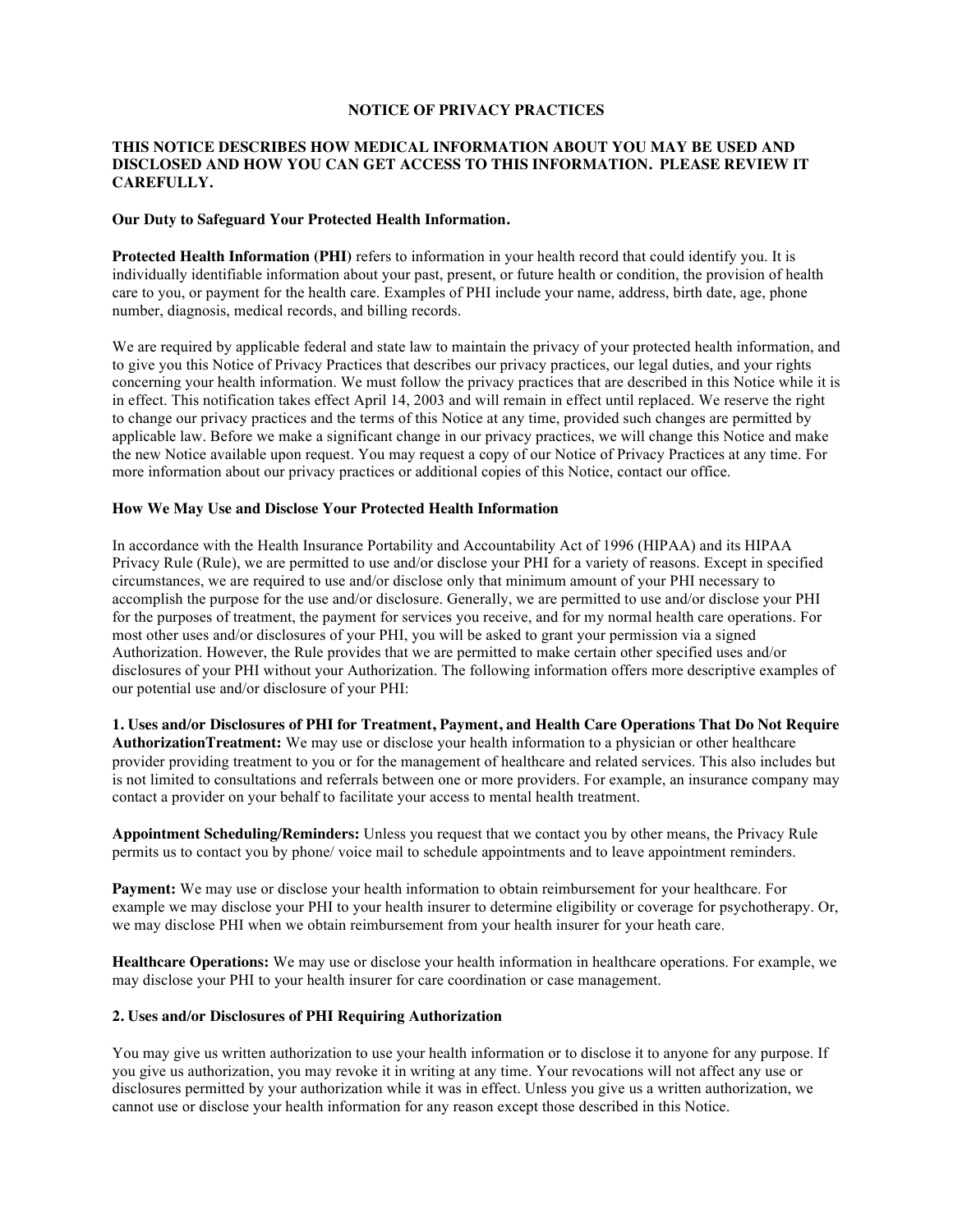**Psychotherapy Notes:** We will also need to obtain an authorization before releasing your psychotherapy notes. Psychotherapy notes are notes we have made about our conversation during an individual, group, conjoint, or family counseling session, which we have kept separate from the rest of your medical record. These notes are given a greater degree of protection than PHI.

## **3. Uses and/or Disclosures Not Requiring Your Authorization or Consent**

The HIPAA Privacy Rule provides that we may use and/or disclose your PHI without your Authorization in the following circumstances:

**When required by law:** We may use and/or disclose your PHI when existing law requires that we report information including each of the following areas:

**Reporting abuse, neglect or domestic violence:** We may disclose your PHI to appropriate authorities if we reasonably believe that you are a possible victim of abuse, neglect, or domestic violence or the possible victim of domestic violence or the possible victim of other crimes.

**Child abuse:** Whenever we, in our professional capacity, have knowledge of or observe a child we know or reasonably suspect, has been the victim of child abuse or neglect, we must immediately report such to a police department or sheriff's department, county probation department, or county welfare department. Also, if we have knowledge of or reasonably suspect that mental suffering has been inflicted upon a child or that his or her emotional well-being is endangered in any other way, we may report such to the above agencies.

**Adult and domestic abuse:** If we, in our professional capacity, have observed or have knowledge of an incident that reasonably appears to be physical abuse, abandonment, abduction, isolation, financial abuse or neglect of an elder or dependent adult, or if we are told by an elder or dependent adult that he or she has experienced these or if we reasonably suspect such, we must report the known or suspected abuse immediately to the local ombudsman or the local law enforcement agency. We do not have to report such an incident told to us by an elder or dependent adult if (a) we are not aware of any independent evidence that corroborates the statement that the abuse has occurred; (b) the elder or dependent adult has been diagnosed with a mental illness or dementia, or is the subject of a court-ordered conservatorship because of a mental illness or dementia; and (c)) in the exercise of clinical judgment, we reasonably believe that the abuse did not occur.

**To avert a serious threat to health or safety**: We may use and/or disclose your PHI in order to avert a serious threat to health or safety. If you communicate to us a serious threat of physical violence against an identifiable victim, we must make reasonable efforts to communicate that information to the potential victim and the police. If we have reasonable cause to believe that you are in such a condition, as to be dangerous to yourself or others, we may release relevant information as necessary to prevent the threatened danger.

**Public health activities:** We may use and/or disclose your PHI to prevent or control the spread of disease or other injury, public health surveillance or investigations, reporting adverse events with respect to food, dietary supplements, product defects and other related problems to the Food and Drug Administration, medical surveillance of the workplace or to evaluate whether or not you have a work-related illness or injury, in order to comply with Federal or state law.

**Health oversight activities**: We may use and/or disclose your PHI to designated activities and functions including audits, civil, administrative, or criminal investigations, inspections, licensure or disciplinary actions, or civil, administrative, or criminal proceedings or actions, or other activities necessary for appropriate oversight of government benefit programs. **Judicial and administrative proceedings:** We may use and/or disclose your PHI in response to an order of a court or administrative tribunal, a warrant, subpoena, discovery request, or other lawful process.

**Law enforcement activities:** We may use and/or disclose your PHI for the purpose of identifying or locating a suspect, fugitive, material witness, or missing person, or reporting crimes in emergencies, or reporting a death.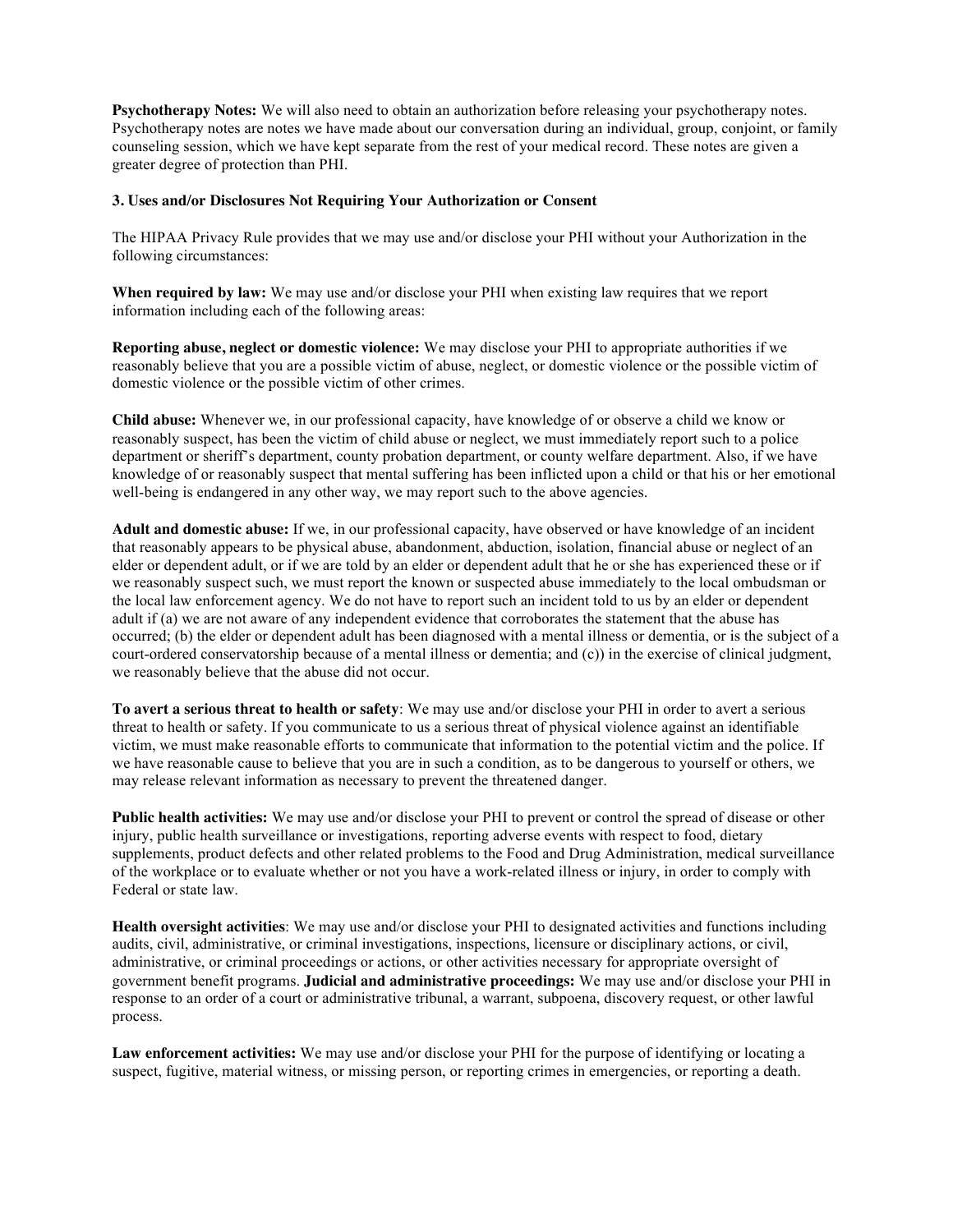**Relating to decedents:** We may use and/or disclose the PHI of an individual's death to coroners, medical examiners and funeral directors.

**For specific government functions:** We may use and/or disclose the PHI of military personnel and veterans in certain situations. Similarly, we may disclose the PHI of inmates to correctional facilities in certain situations. We may also disclose your PHI to governmental programs responsible for providing public health benefits, and for workers' compensation. Additionally, we may disclose your PHI, if required, for national security reasons.

### **4. Uses and/or Disclosures Requiring You to Have an Opportunity to Object**

We may disclose your PHI in the following circumstances if we inform you about the disclosure in advance and you do not object. We may use or disclose health information to notify or assist the notification of (including identifying or locating) a family member, your personal representative or another person responsible for our care, of your location, your general condition, or death. If you are present, then prior to use or disclosure of your health information, we will provide you with an opportunity to object to such use or disclosure. However, in the event of your incapacity or emergency circumstances and you cannot be given an opportunity to object, disclosure may be made if it is consistent with any prior expressed wishes and disclosure is determined to be in your best interests. We will disclose only health information that is directly relevant to the person's involvement in your healthcare. You must be informed and given an opportunity to object to further disclosure as soon as you are able to do so.

**5. Your Rights Regarding Your Protected Health Information (PHI)** The HIPAA Privacy Rule grants you each of the following individual rights:

**Right to Inspect and Copy:** You have the right to inspect or obtain a copy (or both) of PHI in my mental health and billing records used to make decisions about you for as long as the PHI is maintained in the record. (If you request copies, we will charge you \$1.00 per page to locate and copy your health information, and postage if you want the copies mailed to you.) We may deny your access to PHI under certain circumstances, but in some cases, you may have this decision reviewed. On your request, we will discuss with you the details of the request and denial process.

**Right to Request an Amendment:** If you believe that your PHI is incorrect or incomplete, you may ask us to amend the information. This request must be made in writing, and it must explain why the information should be amended. You have the right to request an amendment of PHI for as long as the PHI is maintained in the record. We may deny your request. On your request, we will discuss with you the details of the amendment process.

**Right to Request Restrictions:** You have the right to request restrictions on certain uses and disclosures of protected health information about you. A request for a restriction must be put in writing. However, we are not required to agree to a restriction you request. You do not have the right to limit the uses and disclosures that we are legally required or permitted to make. If we do agree to your request, we will put these limits in writing and abide by them except in emergency situations.

**Right to Receive Confidential Communications by Alternative Means and atAlternative Locations:** You have the right to request and receive confidential communications of PHI by alternative means and at alternative locations. (For example, you may not want a family member to know that you are seeing me. Upon your request, we will send your bills to another address.) You must make your request in writing. It must specify how and/or where you wish to be contacted. We will accommodate all reasonable requests.

**Right to an Accounting:** You generally have the right to receive a list of disclosures of PHI for which you have neither authorization nor consent (see above for this section). This accounting will begin on 4/15/03 and disclosure records will be held for six years. On your request, we will discuss with you the details of the accounting process.

**Right to a Paper Copy:** You have the right to obtain a paper copy of this Notice of Privacy **Questions and Complaints**

If you want more information about our privacy practices or have questions or concerns, please contact us.